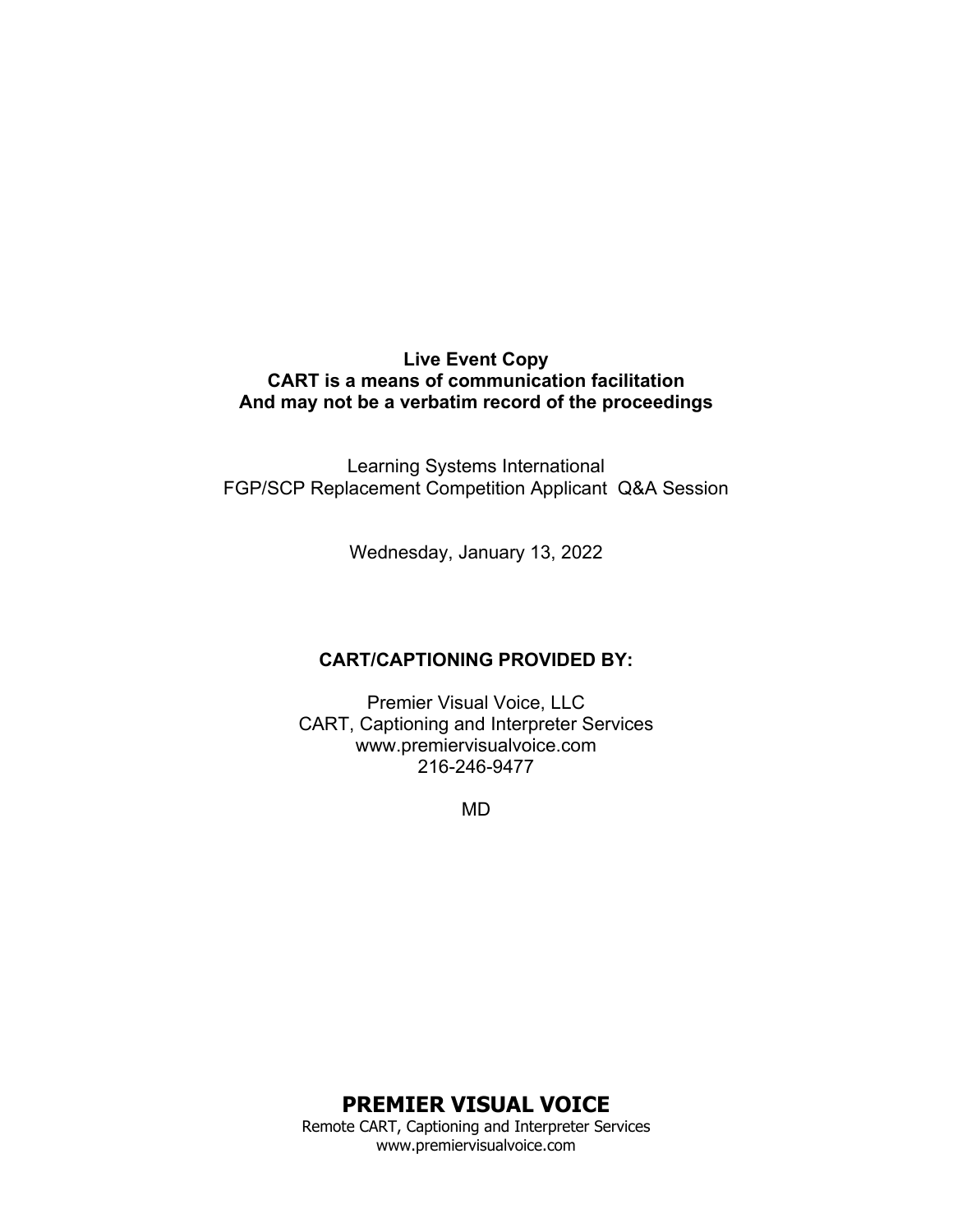15:00:35 >> Good afternoon and thank you for joining us. Before starting let's review the features we will use for this event. Audio for the event is broadcasting by phone and online.

15:00:58 Event is lecture only. Microphones are muted to reduce background noise. To adjust audio to the computer, go to bottom left of the screen, click the small arrow next to the speaker and slect a speaker, [indiscernible] -- others get better quality by phone so if you have audio difficulties, you may want to try a different connection method.

15:01:02 There are several features we will use at the top of the screen click view options button and select exit full screen to display the chat panel on the right side of the slides.

15:01:24 If you need technical assistance for this event, email us at AmeriCorps webinarsupport@lsidc.com. The chat panel is disabled for attendees and will be used by presenters to provide links and resources and you could ask questions in the Q&A panel.

15:01:36 Select closed captioning icon for captioning in English and if you wish to view captioning in Spanish, select the Stream Text link posted in chat to view them in your browser.

15:01:45 We are recording the event. Let's start the recording and turn it over to our presenters.

15:01:50 >> Recording in progress

15:02:02 >> Hello and welcome to the FGP/SCP Replacement Competition Applicant Q&A Session. We are happy to have you.

15:02:29 Thank you for attending. My name is Debra Truchon and I'm the program officer for AmeriCorps Seniors. It's always a pleasure to host the webinars. We are glad to answer questions you have today, and I am joined today with my colleague Emily Flanagan, who will be fielding questions from the Q&A box.

**PREMIER VISUAL VOICE**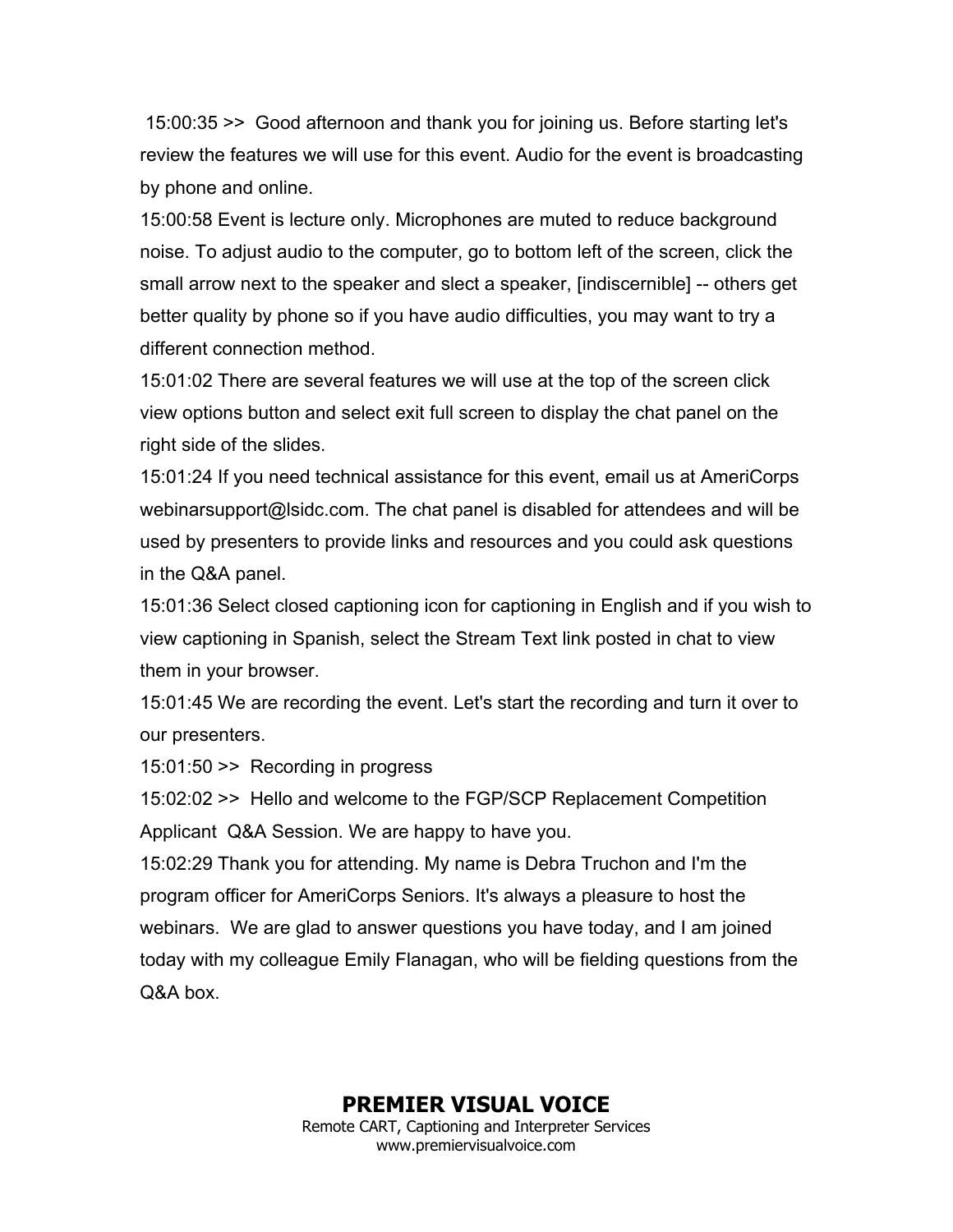15:02:52 We will see all your questions in the Q&A pod. I want to take the opportunity to review all the questions that we can. In the event we are not able to, please send any questions you have to the email address on the screen. 15:02:58 Additional information and resources could be found on the opportunity for funding page that you see on the screen.

15:03:22 There have been trainings that have been posted on the opportunity for funding page. Make sure to take advantage of those. We have one more training on the docket for January 19, understanding performance measures for foster grandparents and Senior Companion Program so take advantage of those. 15:03:53 There is a disclaimer for today -- we hope to get through all the questions but there are some questions we cannot answer because of the type of opportunity that this is. We cannot provide individual coaching or advice. It's a competitive process and we want to get great applications and we want to make sure it's as fair as possible for everyone involved.

15:04:07 We cannot tell you what to put in your application. We cannot tell you whether to start the program this way or that way. That's all up to you as the applicant. I hope we can help you understand rules and regulations and tools available but it's up to you to put together the best application as possible. 15:04:34 The AmeriCorps Seniors is currently accepting applications for the AmeriCorps seniors foster grandparents and Senior Companion Program. For this opportunity of replacement. You can submit application between now and February 3 by 5 PM Eastern standard Time.

15:04:46 We encourage everyone to submit applications early. Just in case there's technical issues you run into issues about submitting documents. Try to get them in early.

15:04:51 Please make sure to review Appendix A to make sure you are applying for open area.

15:05:11 Highlighting here are the states that currently have open opportunities. In blue you will see states in which there are opportunities for the Foster

**PREMIER VISUAL VOICE**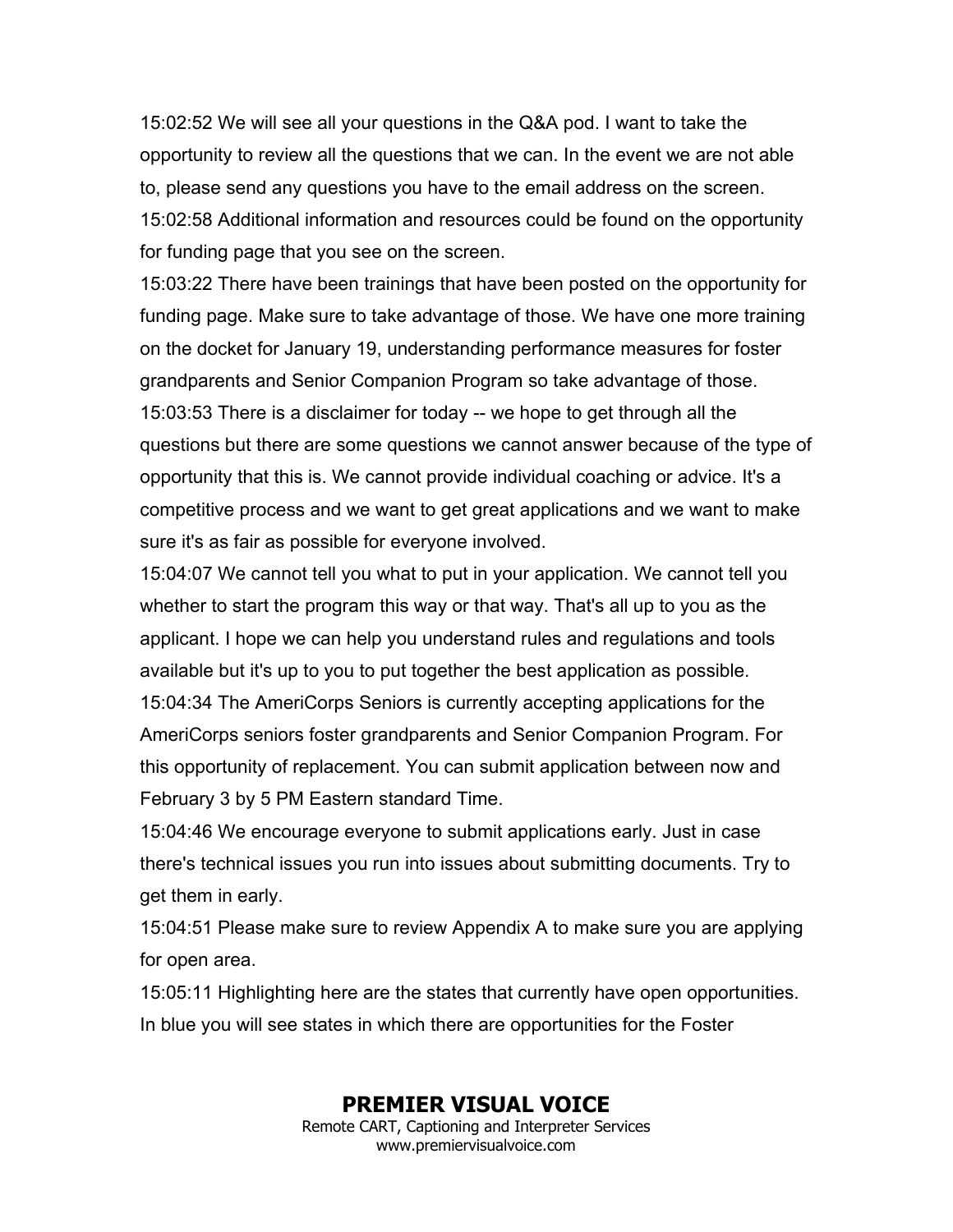Grandparent Program and in purple, there are states for which there are opportunities for the Senior Companion Program.

15:05:25 And Appendix A is important, any counties listed on Appendix A are the only areas currently open as a replacement opportunity.

15:05:52 Make sure to follow the Appendix A. Very important document we have is Notice of Funding Opportunity, covers things like how long the award is, what is the review process, are there any match requirements for this opportunity where information should include in the application and what the priorities are for AmeriCorps Seniors in hoping to fund.

15:06:21 You could find Notice of Funding Opportunity on the FGP SCP replacement page found on the website. Make sure to go there if you have not already and review the document. It's important, it's the blueprint. Read it forward and backwards, upside down and get to know well to make sure you are addressing all the important areas for this application.

15:06:52 I want to highlight resources which cover the NOFO Appendix A. I went to highlight Appendix B, national performance measures instructions that helps you walk through the prior year for the program you are applying for and helps you with output outcome matching. We have appendix C definitions.

15:07:20 If you are new to AmeriCorps, we love our acronyms so unless you want to look up a term, this is a great resource. AmeriCorps Seniors grant application instructions gives you the step-by-step guidance on how to complete applications through eGrants so those who are new, this is a great resource. There are two appendixes in the grant application instructions, the first is workplan development worksheet so if your new to doing performance measures

and you're navigating between the notice as well as appendix A

15:07:41 And then you get into eGrants, you could use this worksheet to map out what you want to plug into eGrants. Office of grant administration did a great job of including budget checklist so if you are new to completing the budget, that's a resource for you to make sure you covered everything as you work through the document.

> **PREMIER VISUAL VOICE** Remote CART, Captioning and Interpreter Services www.premiervisualvoice.com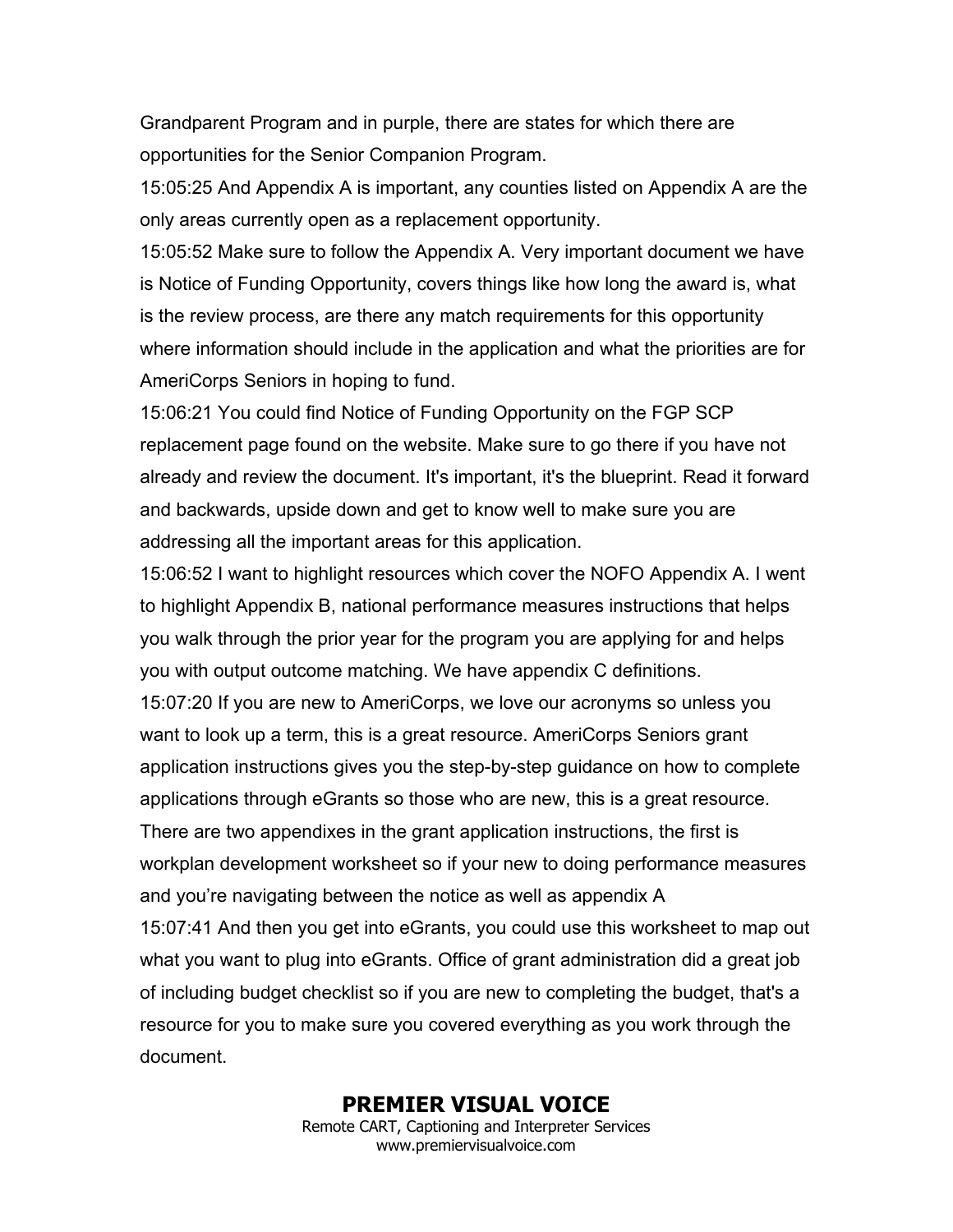15:07:57 We have the FAQs. Sometimes we have additional items and we expand on those in the FAQs. All these documents can be found on the funding of opportunity page.

15:08:06 If you have your questions, please put those in the Q&A box now. 15:08:43 Any questions?

15:09:00 >> Debbie, still giving our attendees a couple more minutes to type in the questions if they have them but at the moment, no questions have been submitted.

15:09:20 >> On the registration we had quite a few people familiar with what we currently have in the way of a grant, encouraging to see programs in a way to expand.

15:09:33 >> The first question submitted is -- Willoughby open opportunities for funding in other areas of the US and does the service need to be located in the state that it serves?

15:09:57 >> The first part of the question, as of right now, for FGP SCP opportunities, we only have open the areas that have [indiscernible] program. If funds become available, more opportunities will arrive but currently we are only looking to fill replacement.

15:10:21 The second part of the question is yes. I applying for a county on Appendix A, that means that the services will be provided in that area. Both the volunteers and the clients will be served in those areas.

15:10:38 >> Thank you, Debbie.

15:11:03 We will give folks another couple minutes to type in the questions. Remember, this is your time to ask us anything and if we possibly can answer, we will

15:12:03 We have a second question, do you need to be a 501(c)(3) and is it allowed to have a fiscal sponsor with EIN?

15:12:25 >> I will pull open the actual notice so we could look at the eligibility requirements.

15:12:32 Can you confirm you could see my screen?

## **PREMIER VISUAL VOICE**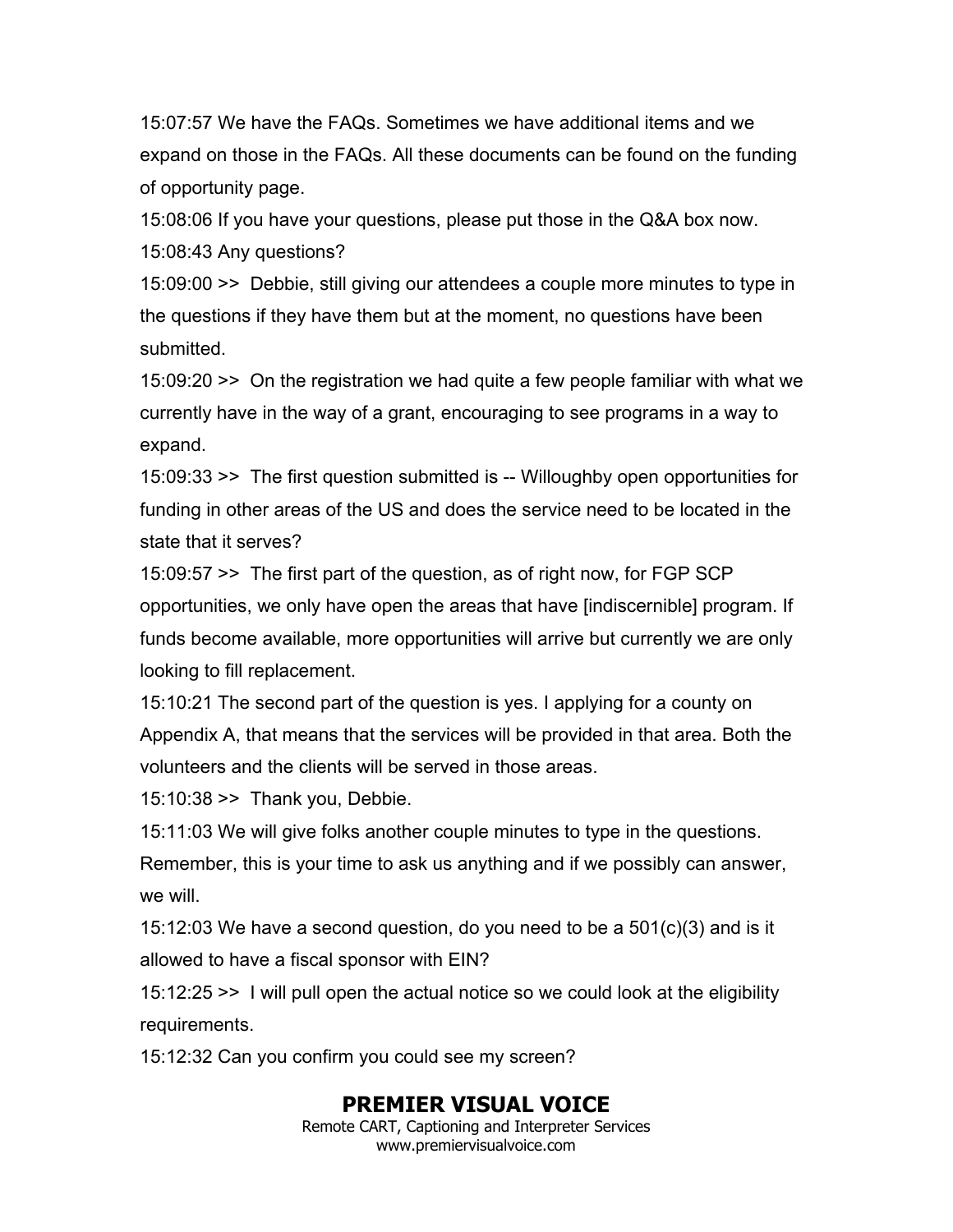15:12:42 >> Yes. You may want to zoom in a bit.

15:13:19 >> Okay. In section C, C 1, the following entities can apply to be a grantee, Indian tribe, institutions of higher education, local government, nonprofits, or a state government so whoever completes the application and assigns as authorizing individual has to fit into that organization.

15:13:30 >> Thanks, Debbie.

15:14:34 >> We will be posting this recording on the funding opportunity page, so in the event you don't have any more questions and you need to move on to other things so for you to leave the webinar and then go back to the FGP SCP funding opportunity page and then you could watch or read through the closed captioning that will be posted. We try to post everything at least a week out from when the recordings are done.

15:14:50 Give us that time because we need that time to do the closed captioning and the Spanish translation so we try to do that with a week out. 15:15:13 While we wait for additional questions, I am going to cover the sponsor, grantee [indiscernible]. We had the one question about location so this might be helpful.

15:15:47 There are two key terms you need to know to understand how AmeriCorps Seniors and FGP SCP work. The first is a sponsor, which we use synonymously with grantee. Organization it receives AmeriCorps funding and legally responsible for the grant fund.

15:16:02 If you submit an application to this competition opportunity, you will need someone to sign that says I officially accept responsibility for everything I am seeing in the organization that has the authority.

15:16:38 That is the sponsor. They are legally responsible. There's also another step organization called the Station. Community partner work AmeriCorps Senior volunteers and foster grant and or senior companion -- again, volunteer stations are where AmeriCorps Senior volunteers and foster grandparents senior companion to serve and they could be nonprofits, proprietary healthcare facilities or public agencies.

> **PREMIER VISUAL VOICE** Remote CART, Captioning and Interpreter Services www.premiervisualvoice.com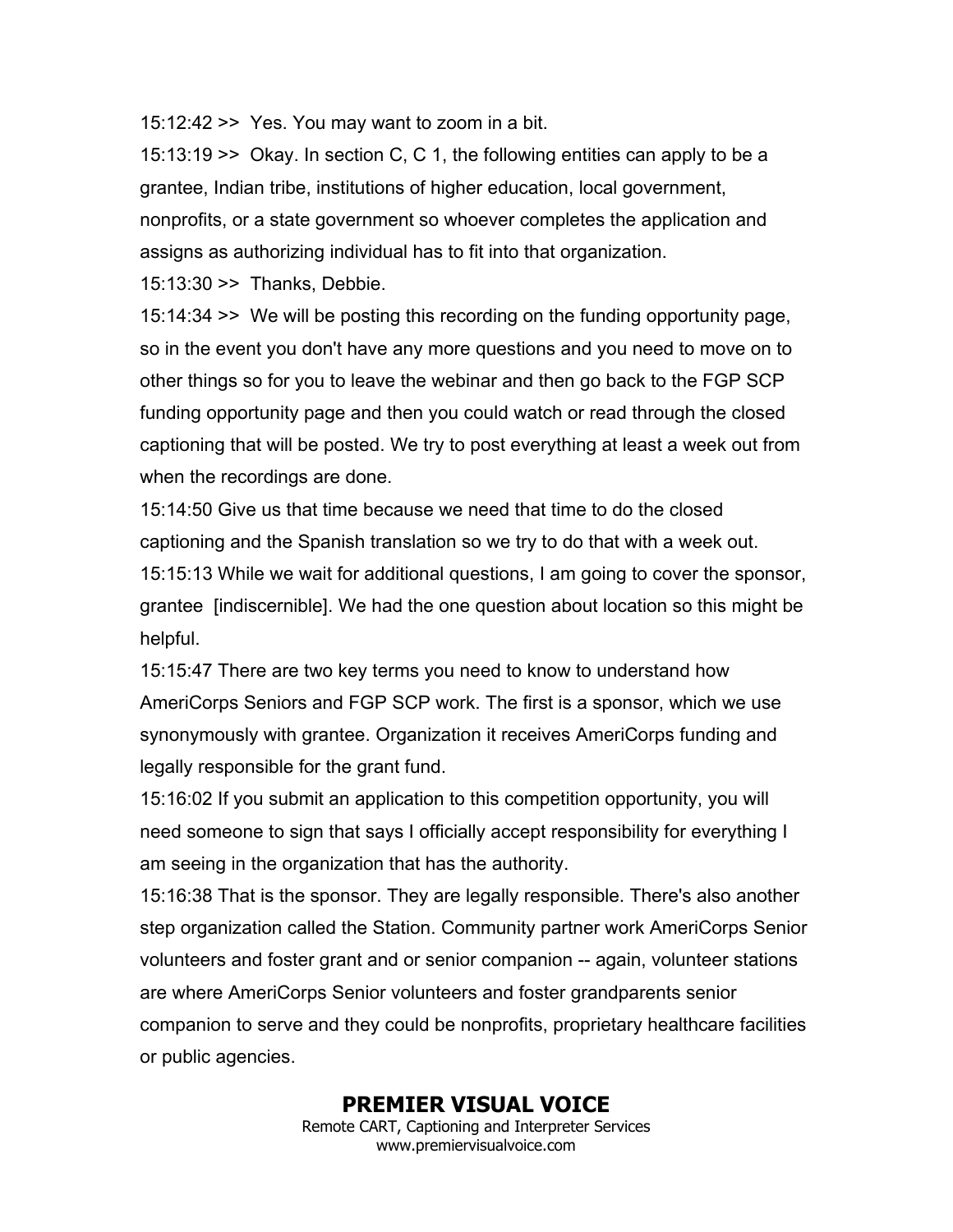15:17:06 Some may convert -- make play cement wide variety of station and others need to focus on the specific stations for example organization provides educational programs, might choose to focus efforts as volunteers on education within specific schools that serve as a stations.

15:17:22 Sponsor organization could serve as AmeriCorps Senior volunteers station so you could have volunteers serve their own programs if you are the organization applying for funds. Organizations between sponsor and station is [indiscernible] memorandum of understanding.

15:17:35 AmeriCorps Seniors sponsors work with volunteer stations under signed MOU and project would assign AmeriCorps Senior volunteers that volunteer at the station.

15:18:05 What that means is you have a grantee or a sponsor that is receiving funds. You have stations out in communities the grantee provides management of the grant in the volunteers and the station provide on-site supervision and management and performance data backup back to the grantee so they can enter it back to us at AmeriCorps.

15:18:17 This is in the memorandum of understanding, MOU.

15:18:32 >> I don't see any additional questions that have popped up.

15:18:58 >> If you have questions in the chat -- would it be helpful to cover VSYs and how they are calculated? Please put that in the Q&A box, put yes or no.

15:19:36 Would it be helpful to cover VSYs during this time? Please put your answer in the Q&A box.

15:20:12 Would it be helpful to cover performance measures?

15:20:30 Would it be helpful to cover performance measures during this time? 15:21:01 I am going to give five minute request for any additional questions.. We will conclude this in five minutes if we don't get any additional questions in the Q&A box.

15:22:24 Do you want to share if you get your question answered while we have been on the call, and you don't have any additional questions, we will be posting

# **PREMIER VISUAL VOICE**